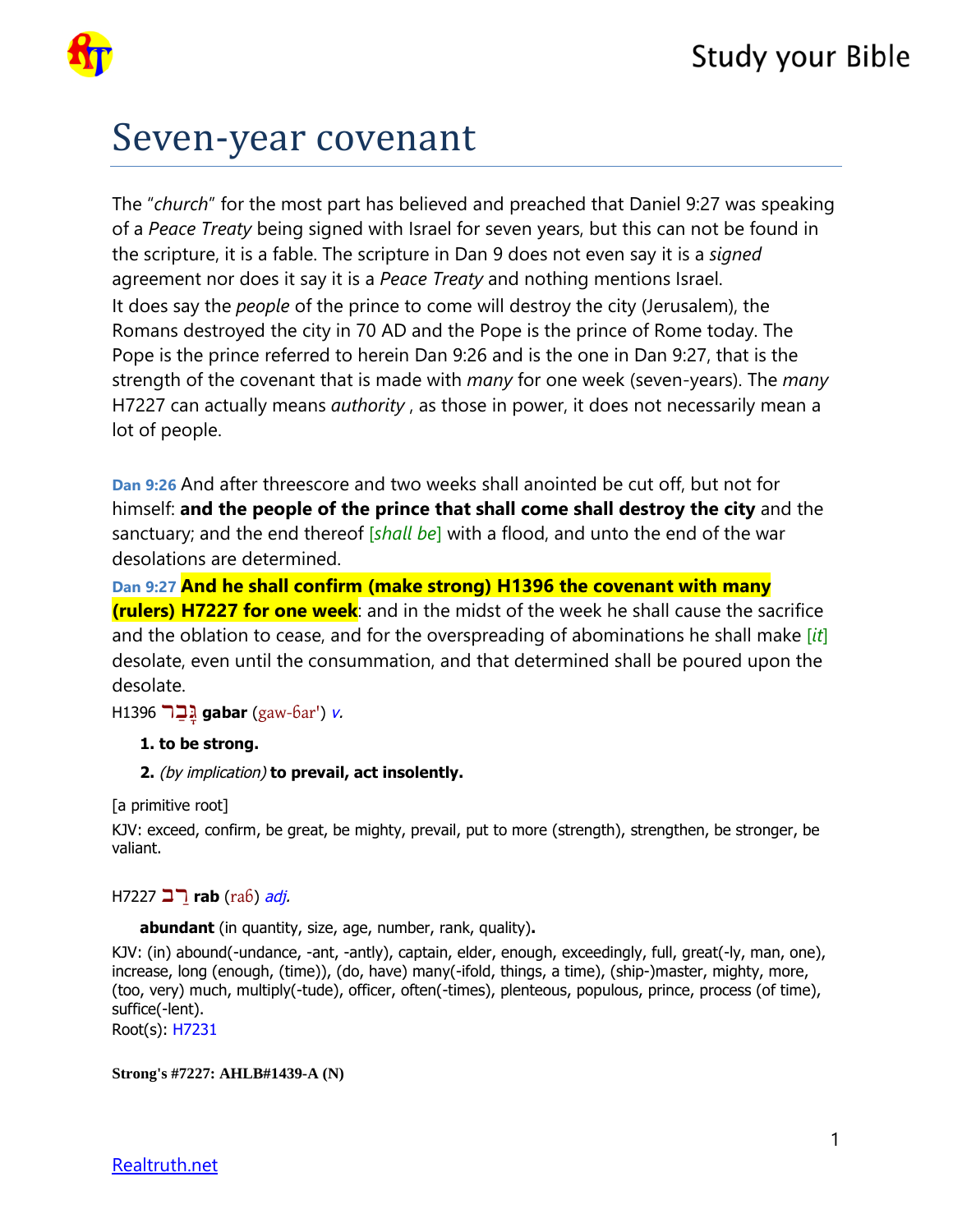**1439) <b>Prover Arch Raster** ab: **Increase:** The pictograph  $\hat{\mathbf{N}}$  is a picture of a head, the **u** is a and **corress in a letter** ab: **Increase:** The pictograph  $\hat{\mathbf{N}}$  is a picture of a head, the **u** is a picture of the tent representing the family. Combined these mean "head of the family". Each family has a master that rules all cases, trials, conflicts and contests. This person was the representative for the whole tribe, one abundant in authority and wisdom. (see Exodus 18:25).

**A)** Br% (Br RB) ac: **?** co: **Master** ab: **?:** An abundance of number, strength or authority.

**N**<sup>m</sup>**)** Br (Br RB) **— I. Master:** One who is abundant in authority. **II. Abundant:** An abundance of numbers (many) or strength (great). From the idea of greatness in authority. [Hebrew and Aramaic] **III. Archer:** [Unknown connection to root;] [freq. 475] |kjv: many, great, much, captain, more, long, enough, multitude, mighty, greater, greatly, archer| H7227\*, H7228\*, H7229\*

What we have been looking for is a seven-year agreement with the rulers and what we have here in this declaration is exactly that, a humanist secular

agreement/commitment/covenant with the rulers, to go around the whole world to get us back to *nature* and the *Human Fraternity* and away from God.

## **NEVER in the history of Biblical eschatology have we ever had a 7-year agreement such as this.**

At the time the Pope started this in 2019, he got the Jews and Muslims to sign a contract with him to form a united religion, however there was no 7-year clause in the document. He also called ALL leaders, entertainers, teachers, athletes to join with him in this ecological humanist initiative (covenant), still no 7-year clause or plan. You can search this out on the internet.

## Feb 4, 2019

Document on Human Fraternity for World Peace and Living Together [https://www.vatican.va/content/francesco/en/travels/2019/outside/documents/papa](https://www.vatican.va/content/francesco/en/travels/2019/outside/documents/papa-francesco_20190204_documento-fratellanza-umana.html)[francesco\\_20190204\\_documento-fratellanza-umana.html](https://www.vatican.va/content/francesco/en/travels/2019/outside/documents/papa-francesco_20190204_documento-fratellanza-umana.html) For Human Fraternity website <https://www.forhumanfraternity.org/> International Day of Human Fraternity 4 February <https://www.un.org/en/observances/human-fraternity>

Pope Francis and Grand Imam Al-Tayyeb celebrate first-ever International Day of Human Fraternity

[https://www.americamagazine.org/faith/2021/02/04/pope-francis-grand-imam](https://www.americamagazine.org/faith/2021/02/04/pope-francis-grand-imam-international-day-human-fraternity-239926)[international-day-human-fraternity-239926](https://www.americamagazine.org/faith/2021/02/04/pope-francis-grand-imam-international-day-human-fraternity-239926)

Feb 2021

Pope Francis on Human Fraternity: We are all born of the same Father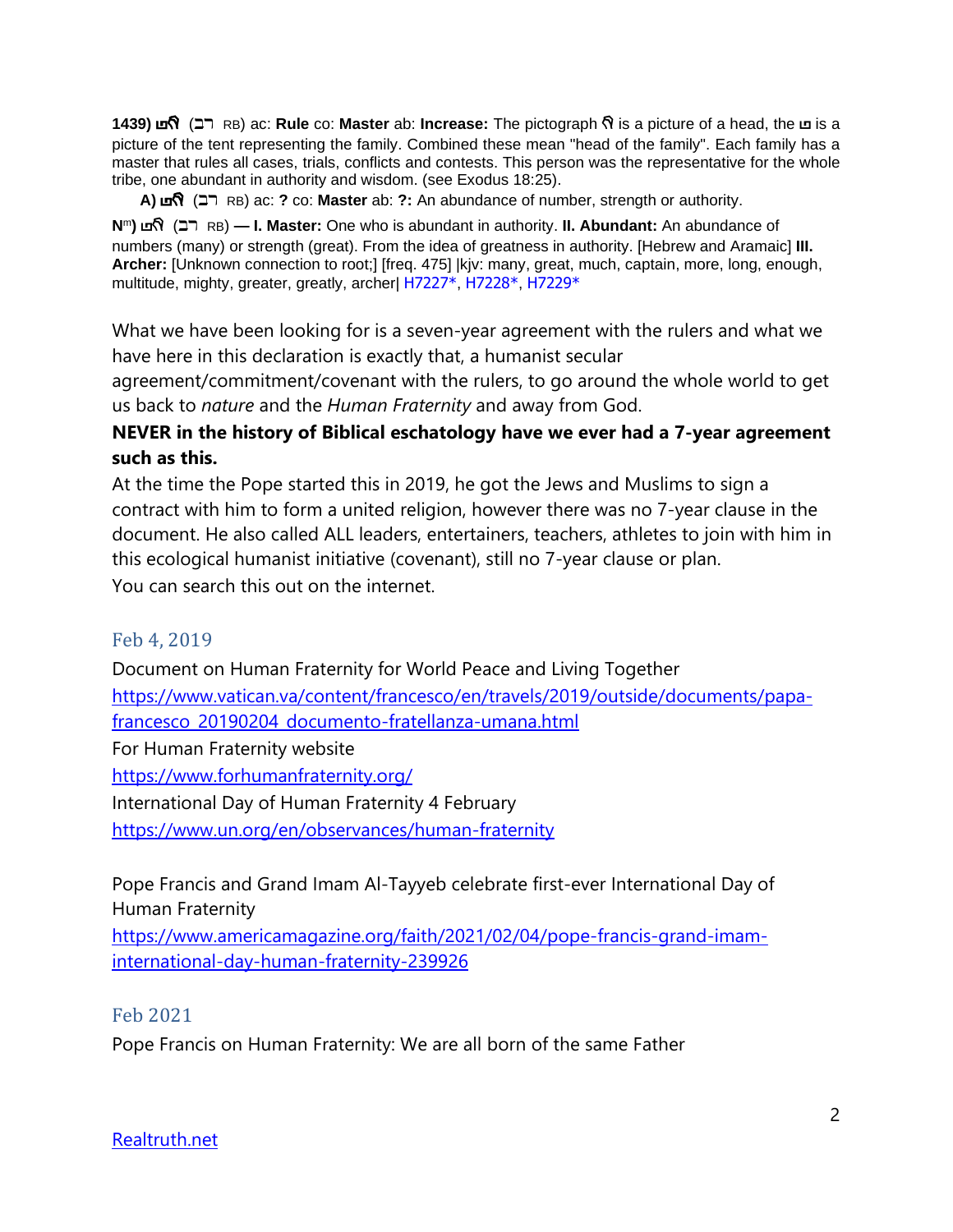

[https://www.vaticannews.va/en/pope/news/2021-02/pope-francis-human-fraternity](https://www.vaticannews.va/en/pope/news/2021-02/pope-francis-human-fraternity-international-day-zayed-award.html)[international-day-zayed-award.html](https://www.vaticannews.va/en/pope/news/2021-02/pope-francis-human-fraternity-international-day-zayed-award.html)

## May 23, 2021

What is really interesting is that on May 23 at the Pentecost ritual in the Vatican, you can see the demon enter into the Pope. You can see this in this video starting at 1:01:10. The demon manifests itself as a snake just as it enters him.

Pope Francis' Holy Mass for Pentecost | May 23, 2021 <https://youtu.be/a4-R5w2NAqE?t=3665> Just the demon possession <https://realtruth.net/sfiles/demon%20pope.mp4> Zoomed and slow motion <https://realtruth.net/sfiles/demon%20pope%20slowzoom.mp4>

## May 24,2021

Then the very next day, May 24 the Pope announced this **seven-year covenant**. Everything is covered in this 7-year covenant of a **7-year journey** towards integral ecology of *the family, the directed churches, the schools, the colleges/universities, health care, business, food AND ALL religion*. A perfect scenario for the end times beast system and it's MARK (tattoo) to buy and sell.

WO2020060606 - CRYPTOCURRENCY SYSTEM USING BODY ACTIVITY DATA <https://patentscope.wipo.int/search/en/detail.jsf?docId=WO2020060606>

This officially started on Monday **May 24, 2021** so **if** this is indeed the awaited 7-year covenant then that means we have entered the LAST seven years before the return of Yahusha.

## **Pope Francis launches 7-year Laudato si' action plan**

[https://www.catholicnewsagency.com/news/247777/pope-francis-launches-7-year-laudato-si-action](https://www.catholicnewsagency.com/news/247777/pope-francis-launches-7-year-laudato-si-action-plan)[plan](https://www.catholicnewsagency.com/news/247777/pope-francis-launches-7-year-laudato-si-action-plan)

LAUDATO SI' means PRAISE BE TO YOU so as you read this, understand what is being said. Praise be to you families, churches, schools, universities, medical facilities, businesses, farmers, and all religions. Not praise to our Father in Heaven but praise to the Human Fraternity.

LAUDATO SI' ACTION PLATFORM <https://www.laudatosi.org/laudato-si/action-platform/>

MULTI-YEAR LAUDATO SI' ROLL-OUT PLAN TO MAKE COMMUNITIES AROUND THE WORLD TOTALLY SUSTAINABLE IN THE SPIRIT OF THE INTEGRAL ECOLOGY OF LAUDATO SI'

Realtruth.net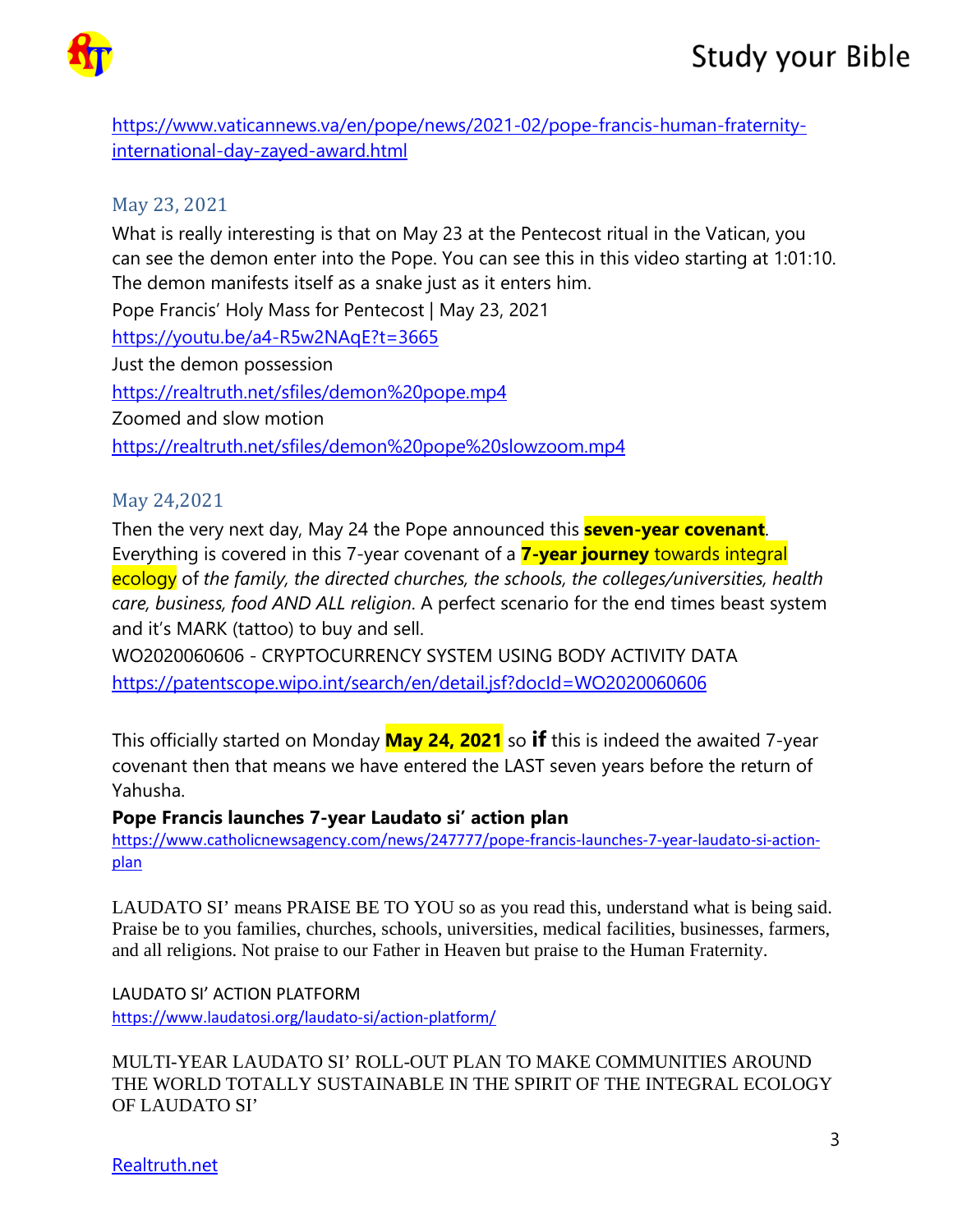During the Laudato Si' [Special Anniversary Year,](https://www.laudatosi.org/laudato-si/laudato-si-year-2020-2021/) the Dicastery for Promotion of Integral Human Development [launch a new program and a public commitment](https://www.laudatosi.org/action/laudato-si-action-platform/) for various institutions to begin a **7-year journey** to total sustainability in the spirit of Laudato Si'.

1. **Laudato Si' Families**: (Families embarking a **7-year journey** towards integral ecology)

2. **Laudato Si' Dioceses:** (Dioceses/Parishes embarking on a **7-year journey** towards integral ecology)

3. **Laudato Si' Schools**: (Schools embarking on a **7-year journey** towards integral ecology)

4. **Laudato Si' Universities**: (Universities/Colleges embarking on a **7-year journey** towards integral ecology)

5. **Laudato Si' Hospitals / Health Care Centres**: (Hospitals/Health Care Centres embarking on a **7-year journey** towards integral ecology)

6. **Laudato Si' Businesses/Agricultural Farms**, etc.: (Businesses/Farms embarking on a **7-year journey** towards integral ecology)

7. **Laudato Si' Religious Orders**: (Religious Orders / Provinces embarking on a **7-year journey** towards integral ecology)

The Laudato Si Project of the Francis of Assisi Academy will support this platform.

## June 2021

The Abrahamic Family House, which encloses a synagogue, a church and a mosque in a single complex, and which is scheduled to be inaugurated in 2022, is 20 percent complete, the Higher Committee of Human Fraternity (HCHF) inspired by the 2019 **[Document on Human Fraternity.](https://www.vatican.va/content/francesco/en/travels/2019/outside/documents/papa-francesco_20190204_documento-fratellanza-umana.html)**

[https://www.vaticannews.va/en/vatican-city/news/2021-06/abu-dhabi-abrahamic](https://www.vaticannews.va/en/vatican-city/news/2021-06/abu-dhabi-abrahamic-family-house-2022-human-fraternity.html)[family-house-2022-human-fraternity.html](https://www.vaticannews.va/en/vatican-city/news/2021-06/abu-dhabi-abrahamic-family-house-2022-human-fraternity.html)

## Oct 4, 2021

The rulers/leaders signed an agreement and what happen to the spirit of God?

## **Pope Francis gathers scientists, religious leaders and experts in the Vatican for a "Faith and Science: Towards COP26" meeting**

[https://www.vaticannews.va/en/pope/news/2021-10/pope-francis-faith-science-cop26-vatican](https://www.vaticannews.va/en/pope/news/2021-10/pope-francis-faith-science-cop26-vatican-meeting.html)[meeting.html](https://www.vaticannews.va/en/pope/news/2021-10/pope-francis-faith-science-cop26-vatican-meeting.html)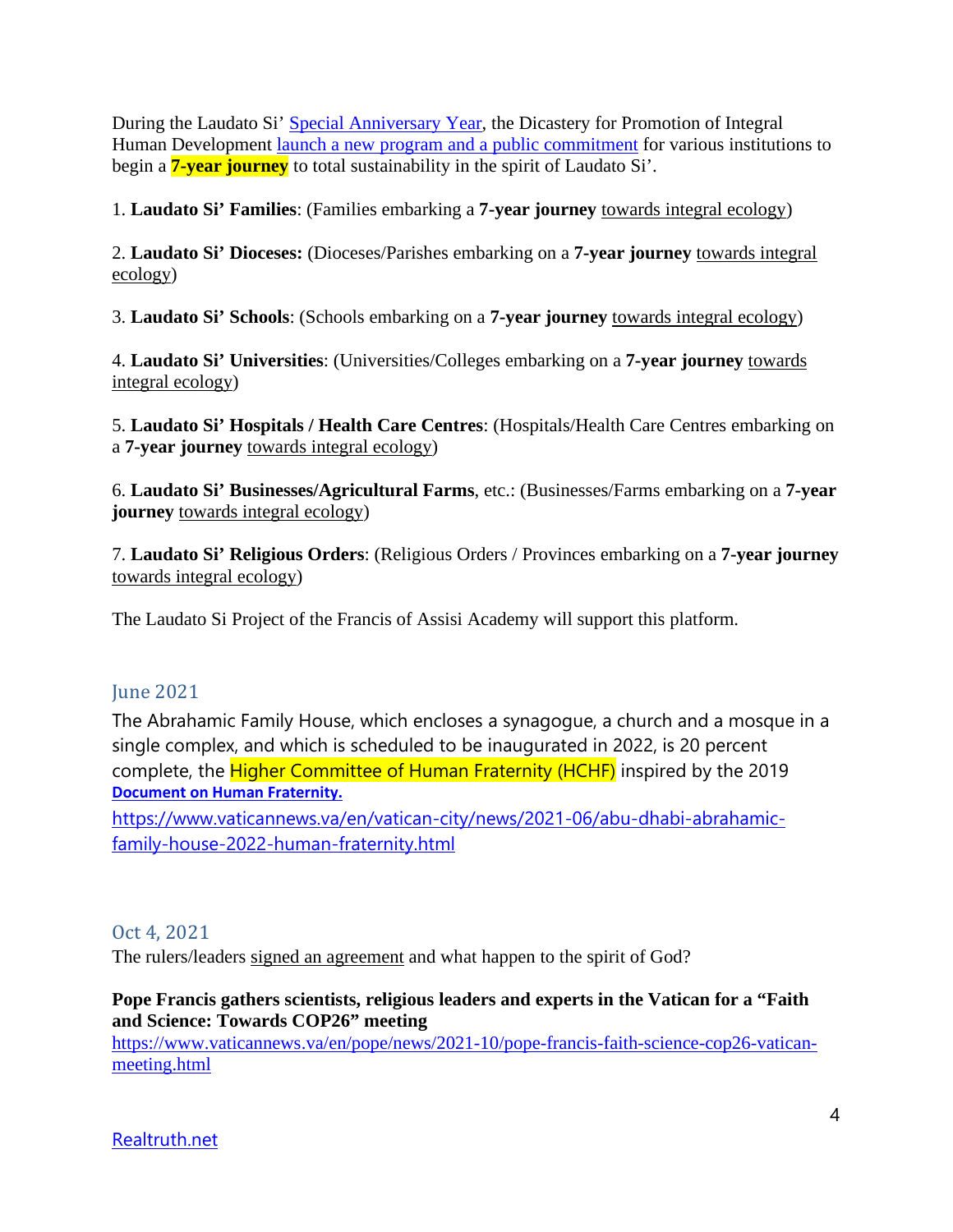

Ahead of COP26, the "**Laudato sí Movement**" had launched a "Healthy Planet, Healthy People" petition, inviting everyone to sign up to urge their political leaders to make decisions geared towards reversing the trend of the climate crisis. **The petition garnered about 100,000 signatures.**

[https://www.vaticannews.va/en/church/news/2021-11/laudato-si-movment-cop26-interview](https://www.vaticannews.va/en/church/news/2021-11/laudato-si-movment-cop26-interview-climate-crisis-lyndlin-moma.html)[climate-crisis-lyndlin-moma.html](https://www.vaticannews.va/en/church/news/2021-11/laudato-si-movment-cop26-interview-climate-crisis-lyndlin-moma.html)

[https://www.americamagazine.org/faith/2021/10/04/francis-faith-leaders-climate-change-cop26-](https://www.americamagazine.org/faith/2021/10/04/francis-faith-leaders-climate-change-cop26-241554) [241554](https://www.americamagazine.org/faith/2021/10/04/francis-faith-leaders-climate-change-cop26-241554)

Christians should promote **spirit of fraternity**, interreligious dialogue [https://www.vaticannews.va/en/church/news/2021-10/metropolitan-hilarion-fraternity-interreligious](https://www.vaticannews.va/en/church/news/2021-10/metropolitan-hilarion-fraternity-interreligious-dialogue.html)[dialogue.html](https://www.vaticannews.va/en/church/news/2021-10/metropolitan-hilarion-fraternity-interreligious-dialogue.html)

The UK will host the UN Climate Change Conference **COP26 with our partners Italy** in November 2021 to bring together world leaders to commit to urgent global climate action.

## Nov 2, 2021

This is from Prince Charles' speech at the COP26 conference in Nov 2021. This statement starts at about 5:15 into the speech. It is a short speech so it is not hard to listen to the whole thing. The key take away from this is WHO is he referring to when he said '**HIS'.** What is this **'HIS'** wanting to achieve? A fundamental economic transition! Control buying and selling. Rev 13. We know this will take trillions not billions of dollars. We also know that countries many of whom are burdened by growing levels of debt simply cannot afford to go green here. We need a vast military style campaign to marshal the strength of the global private sector with trillions at **his** disposal far beyond global GDP and with the greatest respect beyond even the governments of the world's leaders. It offers the only real prospect of achieving **fundamental economic transition.**

https://youtu.be/fuTzaCd\_Suo

## Nov 9, 2021

## **US to rejoin UNESCO**

After rejoining a number of controversial United Nations agencies and agreements over the last year, the Biden administration and its allies in Congress are quietly trying to figure out how to bypass federal laws to rejoin a UN agency that has been clouded in scandal and allegations of extremism for decades.

[https://www.theepochtimes.com/mkt\\_morningbrief/amid-scandal-and-ccp-influence-us](https://www.theepochtimes.com/mkt_morningbrief/amid-scandal-and-ccp-influence-us-considers-rejoining-un-education-arm_4095313.html)[considers-rejoining-un-education-arm\\_4095313.html](https://www.theepochtimes.com/mkt_morningbrief/amid-scandal-and-ccp-influence-us-considers-rejoining-un-education-arm_4095313.html) 

## Nov 11, 2021

Pope Francis has sought to galvanize efforts to protect the environment since his election in 2013. He issued the [encyclical](https://www.vatican.va/content/francesco/en/encyclicals/documents/papa-francesco_20150524_enciclica-laudato-si.html) *Laudato si'* in 2015, ahead of the U.N. Climate Change Conference in France, which negotiated the [Paris Agreement.](https://unfccc.int/sites/default/files/english_paris_agreement.pdf)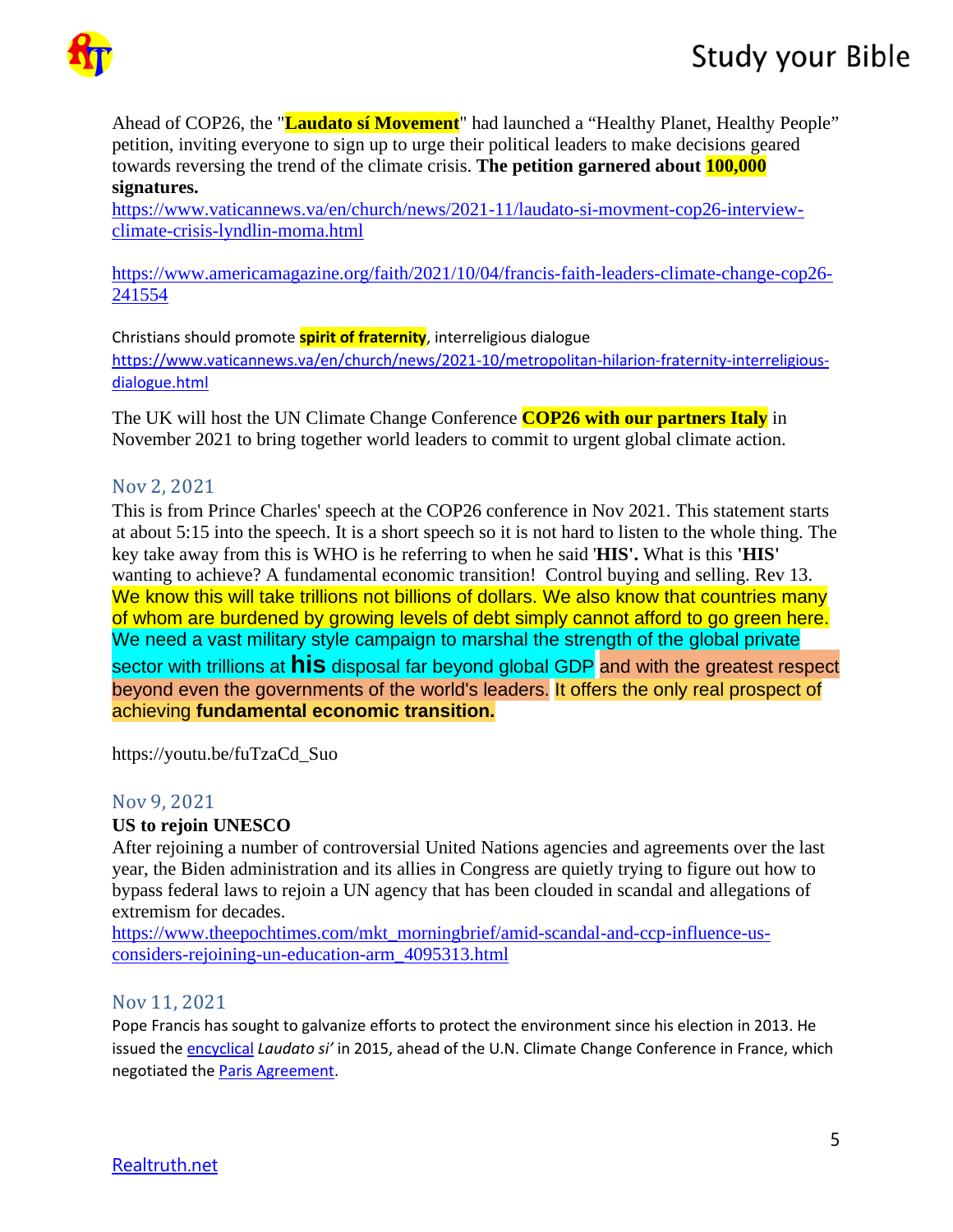It said that a [joint message](https://press.vatican.va/content/salastampa/it/bollettino/pubblico/2021/10/04/0627/01342.html#apelloing) signed by faith leaders and scientists at the Vatican on Oct. 4 recognized the importance of the topic.

It also noted that the pope had stressed "the ecological debt and the solidarity that industrialized countries owe to the poor" in *Laudato si'*.

[https://www.catholicnewsagency.com/news/249563/vatican-calls-for-clear-roadmap-as-climate](https://www.catholicnewsagency.com/news/249563/vatican-calls-for-clear-roadmap-as-climate-summit-enters-final-stretch)[summit-enters-final-stretch](https://www.catholicnewsagency.com/news/249563/vatican-calls-for-clear-roadmap-as-climate-summit-enters-final-stretch)

Nov 12, 2021

**COP26 did not go far enough. It's time to take the Pope Francis-approach to climate change.** 

[https://www.americamagazine.org/politics-society/2021/11/12/climate-change-paris-agreement](https://www.americamagazine.org/politics-society/2021/11/12/climate-change-paris-agreement-cop26-pope-francis-241827)[cop26-pope-francis-241827](https://www.americamagazine.org/politics-society/2021/11/12/climate-change-paris-agreement-cop26-pope-francis-241827)

#### Dec 8, 2021

#### **Azhar to intensify implementation of fraternity document with Vatican: Grand imam**

Egypt's Al-Azhar will build on earlier efforts with the Vatican and intensify measures to implement the provisions of the Document on Human Fraternity, Grand Imam Ahmed El-Tayyeb said.

<https://english.ahram.org.eg/News/443795.aspx>

#### Dec 12, 2021

This Jesuit American run website actually puts it out there for the English-speaking crowd, it is called a covenant referring to the 7 yr. LAUDATO SI'

<https://catholicclimatecovenant.org/>

<https://www.jesuits.org/>

## Dec 21, 2021

**This is an article from Nov 10, 2021** 

#### **Exposed: Klaus Schwab's School For Covid Dictators, Plan for 'Great Reset'**

How is it that more than 190 governments from all over the world ended up dealing with the COVID-19 pandemic in almost exactly the same manner, with lockdowns, mask mandates, and vaccination cards now being commonplace everywhere? The answer may lie in the Young Global Leaders school, which was established and managed by Klaus Schwab of the World Economic Forum, and that many of today's prominent political and business leaders passed through on their way to the top.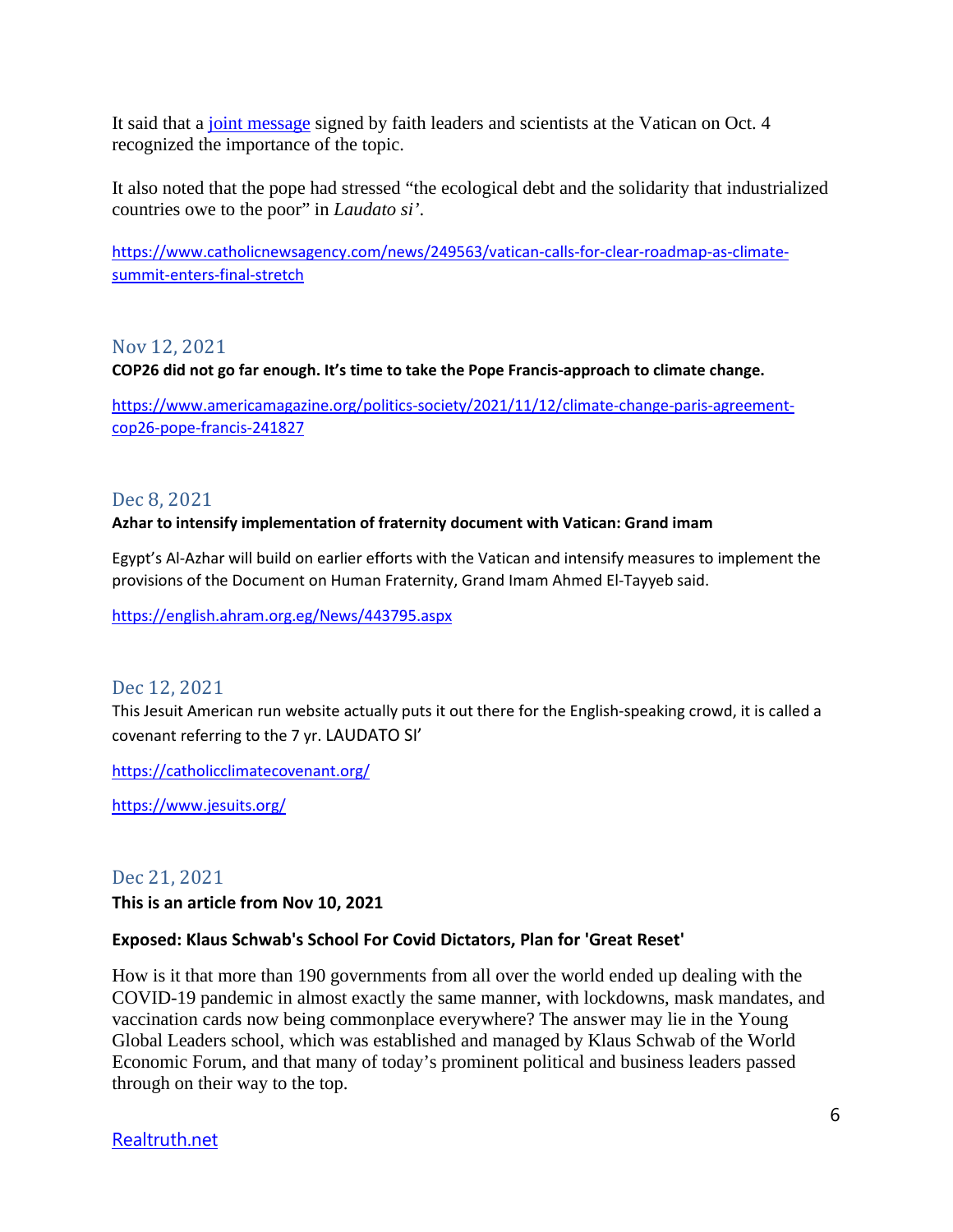

[https://rairfoundation.com/exposed-klaus-schwabs-school-for-covid-dictators-plan-for-great-reset](https://rairfoundation.com/exposed-klaus-schwabs-school-for-covid-dictators-plan-for-great-reset-videos/)[videos/](https://rairfoundation.com/exposed-klaus-schwabs-school-for-covid-dictators-plan-for-great-reset-videos/)

## Feb 4, 2022

It seems things are moving slow and nothing is happening in regard to this **seven-year covenant** but do not be deceived it is moving forward at a steady pace. Salvation is One World Government; it is no longer in YHWH and His son Yahusha.

# **Pope Francis: 'Embrace human fraternity to stop endless destruction'**

The International Day of Human Fraternity was set up by the UN General Assembly to commemorate the signing of the Document on Human Fraternity for World Peace and Living Together by Pope Francis and the Grand Imam of Al-Azhar, Ahmed Al-Tayyeb, in Abu Dhabi on 4 February 2019.

## **'Anchor of salvation for humanity'**

Pope Francis again greeted his "dear brother", the Grand Imam, and acknowledged that the path of fraternity is "long and challenging" yet it is "the anchor of salvation for humanity."

[https://www.vaticannews.va/en/pope/news/2022-02/pope-francis-second-human-fraternity-day](https://www.vaticannews.va/en/pope/news/2022-02/pope-francis-second-human-fraternity-day-message.html)[message.html](https://www.vaticannews.va/en/pope/news/2022-02/pope-francis-second-human-fraternity-day-message.html)

# **Grand Imam pledges support for Human Fraternity efforts**

One of the most respected and influential authorities in Islam has expressed hope that the world's races, religions and leaders will unite in solidarity and fraternity to help create a better world, overcoming the crises created by the ongoing pandemic and by human selfishness.

#### **Quest for a better world**

Describing the international day as "a commemoration of the humaneness of divine religion", the Grand Imam says, it calls for acquaintance, understanding and reverence 'among the followers of various religions and beliefs.

#### **Mutual understanding among religions**

He points out that the Document on Human Fraternity was drafted by Al-Azhar Ash-Sharif and the Vatican out of their **common belief in mutual understanding among the followers of religions, including non-believers**, **in order to get rid of misjudgments** and conflicts that often lead to bloodshed and warfare **among people, notably among followers of the same religion and believers in a single faith**.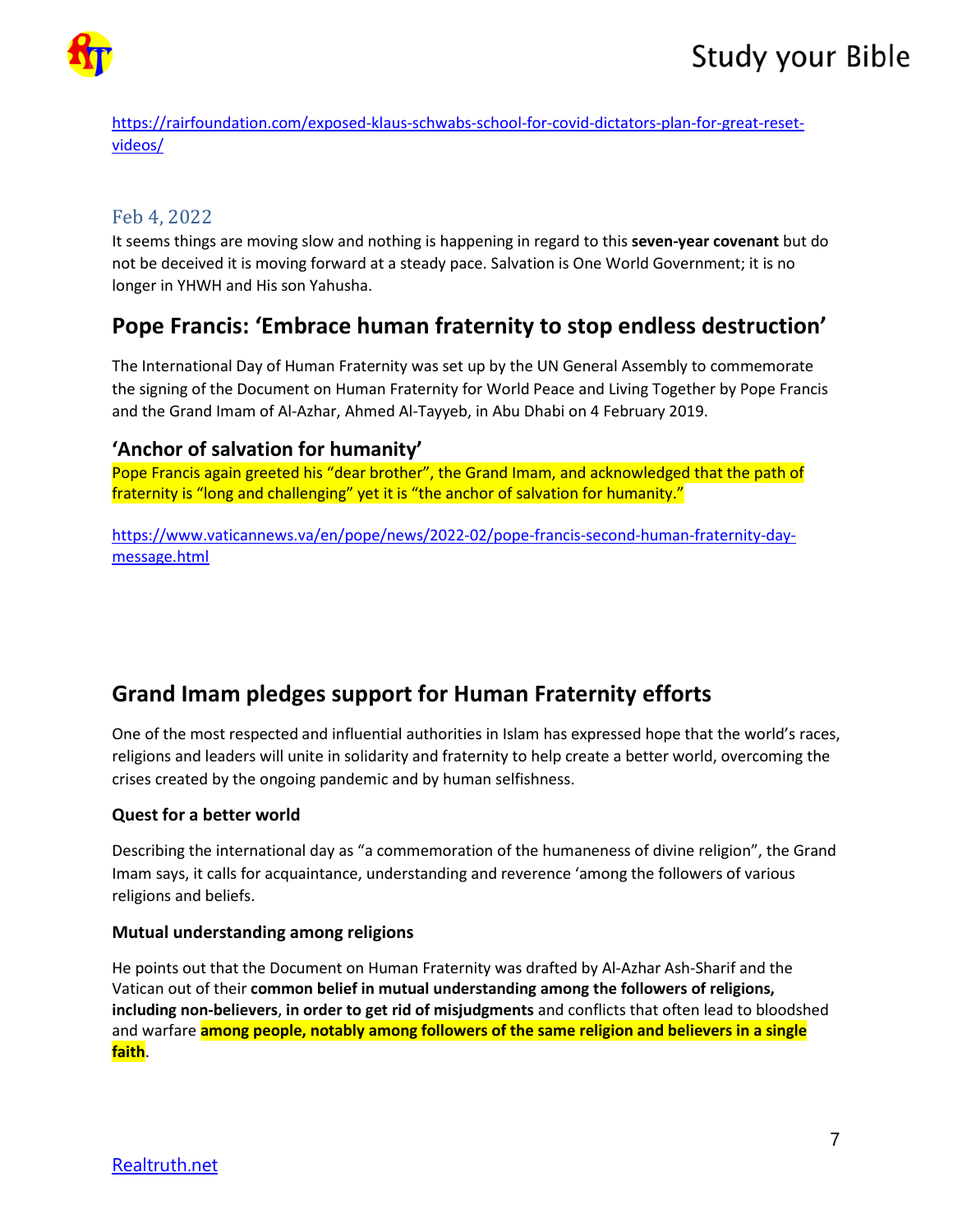[https://www.vaticannews.va/en/world/news/2022-02/international-day-humanfraternity-grand-imam](https://www.vaticannews.va/en/world/news/2022-02/international-day-humanfraternity-grand-imam-al-azhar-message.html)[al-azhar-message.html](https://www.vaticannews.va/en/world/news/2022-02/international-day-humanfraternity-grand-imam-al-azhar-message.html)

# **Vatican opens its first embassy in Abu Dhabi**

"The meaning of the opening of a nunciature in this country is very simple: that the Holy Father will have a house here. He will have a house, and at the same time it will be the diplomatic representation of the Holy See in Abu Dhabi," Peña Parra said in an *interview* during his trip.

"And I think that this has a spiritual significance, a spiritual meaning, that is the closeness of the Holy Father to the country, and at the same time it is an upgrade in the relations between the two states, the Holy See and this country."

<https://www.catholicnewsagency.com/news/250295/vatican-opens-its-first-embassy-in-abu-dhabi>

## Feb 27, 2022

This is an article on the WEF website from Sept 22, 2020. The EGS will be a major marker for the mark o the beast. It will determine who can buy and sell, just like the China social credit score today. It all falls directly in line with the Pope's 7 year plan.

**Measuring Stakeholder Capitalism: Top Global Companies Take Action on Universal ESG Reporting**  Benchmarking sustainable business performance is now easier with a universal set of 'stakeholder capitalism metrics' including environmental, social and governance (ESG) indicators and disclosures for financial markets, investors **and society**

[https://www.weforum.org/press/2020/09/measuring-stakeholder-capitalism-top-global-companies](https://www.weforum.org/press/2020/09/measuring-stakeholder-capitalism-top-global-companies-take-action-on-universal-esg-reporting)[take-action-on-universal-esg-reporting](https://www.weforum.org/press/2020/09/measuring-stakeholder-capitalism-top-global-companies-take-action-on-universal-esg-reporting)

This is from Jan 21, 2022 and notice the environmental and social justice, the EGS metric.

**Davos Agenda Closes with Calls for New Models of Public-Private Cooperation**  World leaders met during the Davos Agenda and made urgent calls for public-private cooperation to identify and scale solutions for health, **the environment and social justice**

[https://www.weforum.org/press/2022/01/davos-agenda-closes-with-calls-for-new-models-of-public](https://www.weforum.org/press/2022/01/davos-agenda-closes-with-calls-for-new-models-of-public-private-cooperation)[private-cooperation](https://www.weforum.org/press/2022/01/davos-agenda-closes-with-calls-for-new-models-of-public-private-cooperation)

#### **ESG Scores and Ratings: What They Are, Why They Matter**

<https://www.diligent.com/insights/esg/esg-risk-scores/>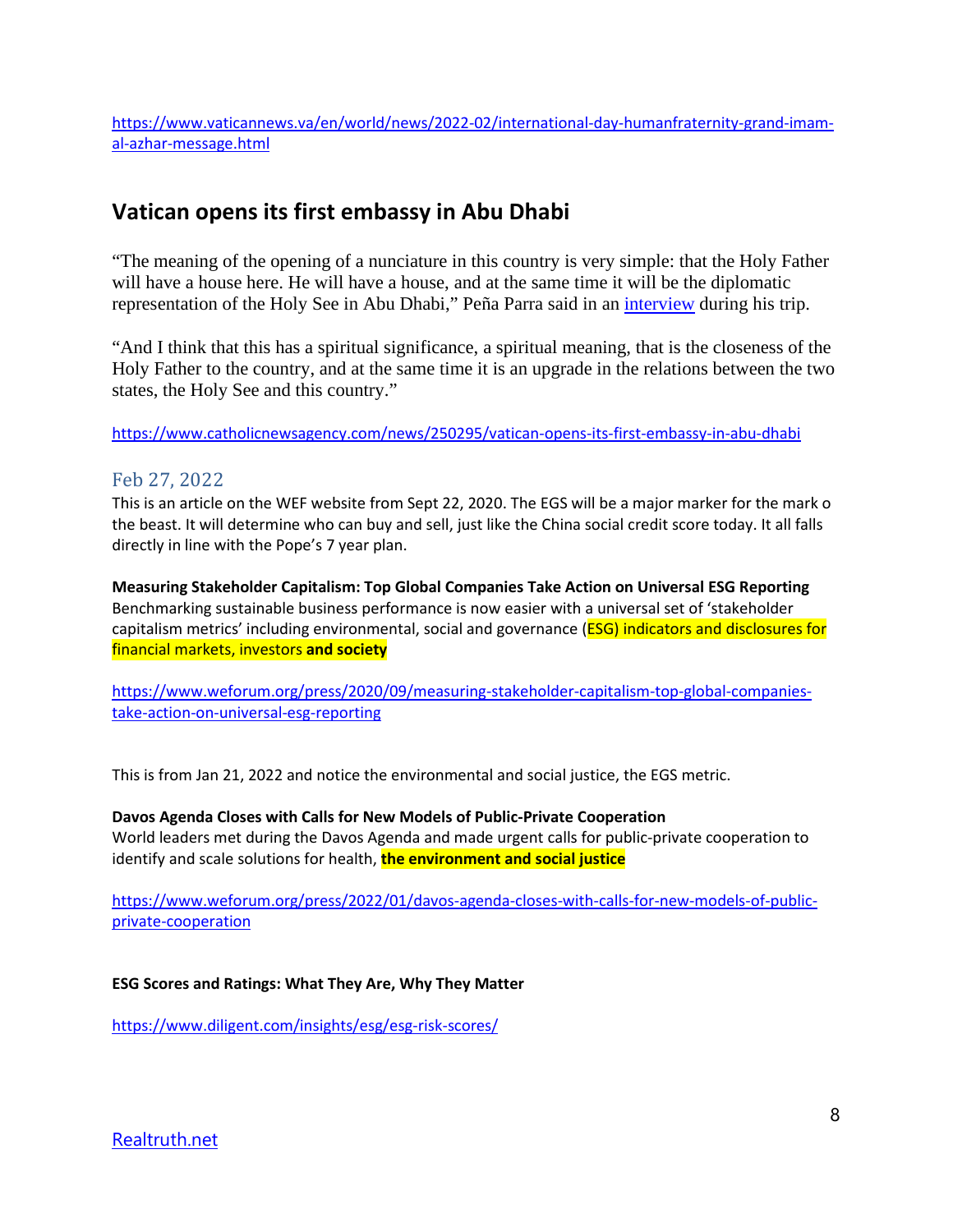# Study your Bible



## April 9, 2022

This time frame is right at the 3 1/2 year mark in the 7 year Laudato Si'. They will use the Framework Convention on Tobacco Control to control the people, take notice how the world for the most part has full control of no smoking laws.

#### **World Health Assembly agrees to launch process to develop historic global accord on pandemic prevention, preparedness and response**

In a consensus decision aimed at protecting the world from future infectious diseases crises, the World Health Assembly today agreed to kickstart a global process to draft and negotiate a convention, agreement or other international instrument under the Constitution of the World Health Organization to strengthen pandemic prevention, preparedness and response.

The sole instrument established under Article 19 to date is the WHO Framework Convention on Tobacco Control, which has made a significant and rapid contribution to protecting people from tobacco since its entry into force in 2005.

Under the decision adopted today, the INB will hold its first meeting by 1 March 2022 (to agree on ways of working and timelines) and its second by 1 August 2022 (to discuss progress on a working draft). It will also hold public hearings to inform its deliberations; deliver a progress report to the 76<sup>th</sup> World Health Assembly in 2023; and submit its outcome for consideration by the 77<sup>th</sup> World Health Assembly in 2024.

[https://www.who.int/news/item/01-12-2021-world-health-assembly-agrees-to-launch-process-to](https://www.who.int/news/item/01-12-2021-world-health-assembly-agrees-to-launch-process-to-develop-historic-global-accord-on-pandemic-prevention-preparedness-and-response)[develop-historic-global-accord-on-pandemic-prevention-preparedness-and-response](https://www.who.int/news/item/01-12-2021-world-health-assembly-agrees-to-launch-process-to-develop-historic-global-accord-on-pandemic-prevention-preparedness-and-response)

#### **The WHO Framework Convention on Tobacco Control**

The WHO Framework Convention on Tobacco Control (WHO FCTC) is the first international treaty negotiated under the auspices of WHO. It was adopted by the World Health Assembly on 21 May 2003 and entered into force on 27 February 2005. It has since become one of the most rapidly and widely embraced treaties in United Nations history.

<https://fctc.who.int/who-fctc/overview>